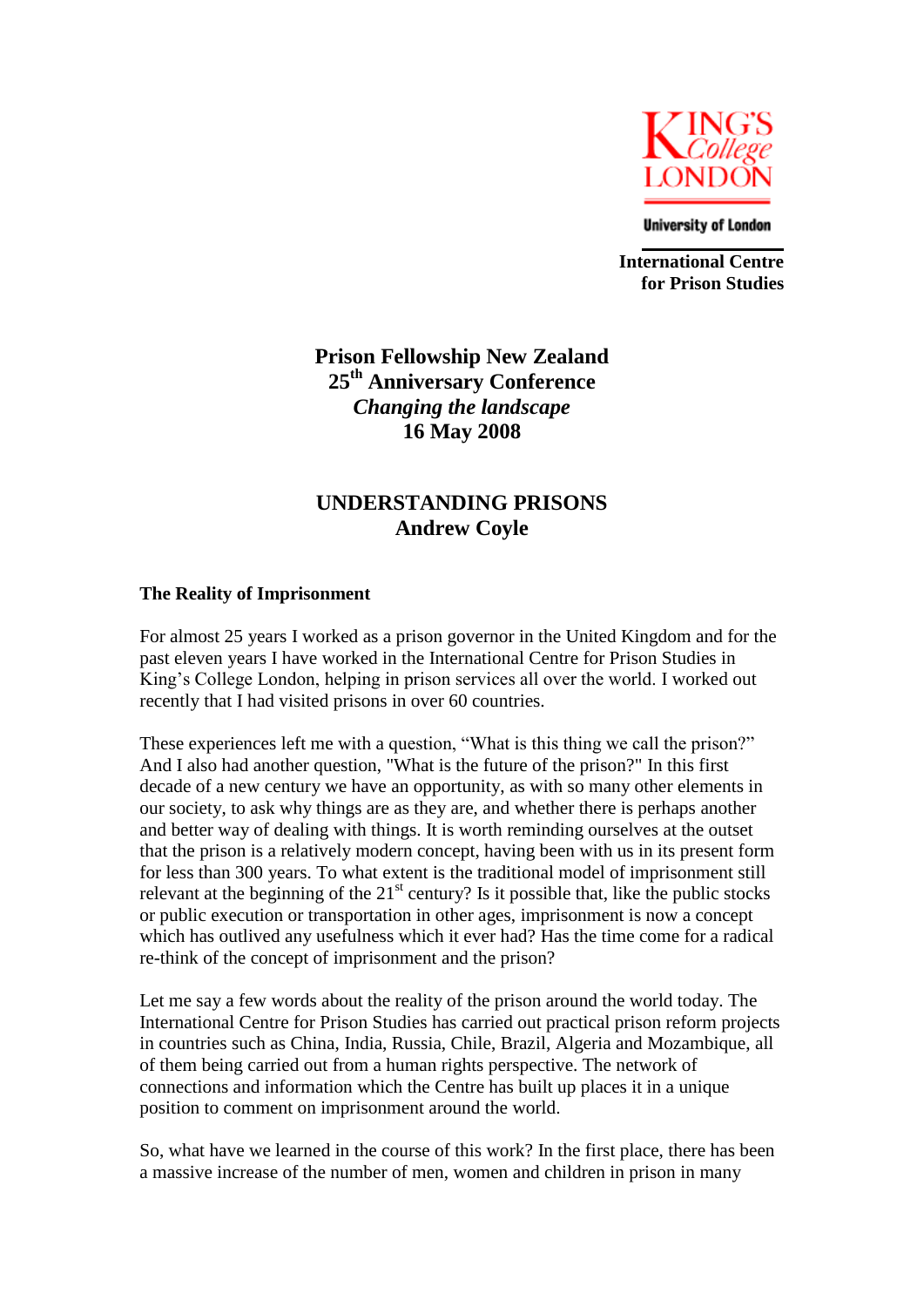countries in recent years, to an extent which would have been inconceivable even a few years ago. In the United States, for example, within a few short years there has been a 500% increase in the number of people in prison. The number of people in prison and jail in the United States currently stands at around 2.3 million, a figure equal to the population of many countries. Speaking about this number, the head of a conservative think tank in the United States commented, "It took more than 200 years for America to hold one million prisoners all at once. And yet we have managed to incarcerate the second million in only the past 10 years." In the Netherlands, long held up as a model of enlightenment in prison terms, there has been a fourfold increase in its rate of imprisonment in recent years. In 1992 there were 45,000 people in prison in England and Wales. By 1998 the number had risen to 65,000. It now stands at over 82,000 and government predictions suggest that within a few years it might rise to 100,000. I do not need to tell this audience about the disturbing figures for New Zealand.

In terms of attitudes to the place of imprisonment in civil society and its role in helping to create safer, more equal communities, the countries of the world can be divided into five broad categories. The first category includes those countries which are beginning to question the central place which prison has traditionally held in many justice systems. In many of these countries imprisonment in its modern form was introduced by colonial powers. One is struck by the reality of this in many towns in Sub-Saharan Africa or South Asia when one comes across the local prison which is an obvious model of one of the  $19<sup>th</sup>$  century prisons still to be found in London. In these countries the idea of taking large numbers of able-bodied young men, who should be contributing to the economic and social well-being of society, and locking them behind the high walls of a prison, where they are a burden on the community, makes little sense in terms of local cultural norms. In addition such countries cannot afford the economic consequences of such a policy. In many of these countries the problems facing their prison systems remain immense since some of the worst prison conditions are to be found in countries which were formerly ruled by imperial powers. But because these countries have no indigenous concept of imprisonment there is a greater possibility that they will look for alternative methods of dealing with crime. In a number of these countries there is now a recognition that formal criminal justice systems have marginalised victims of crime and have failed to oblige offenders to face up to the damage and harm which their actions have caused. There is also a growing appreciation in some quarters that criminal justice processes have only a limited role to play in underpinning the values of a democratic society.

The second category includes those countries which are showing a willingness to tackle prison conditions which are sometimes appalling in terms of overcrowding and shortage of resources. For example, prison conditions and the treatment of prisoners in many countries in Central and Latin American have no place in any civilised society. In many of them there is anarchy and continual violence. Encouragingly, there are now indications from governments in a number of such countries of an acceptance that this situation cannot continue. Some of them are beginning to work with intergovernmental agencies and with non-governmental organisations in an attempt to bring their prison systems up to the standards required by international human rights instruments.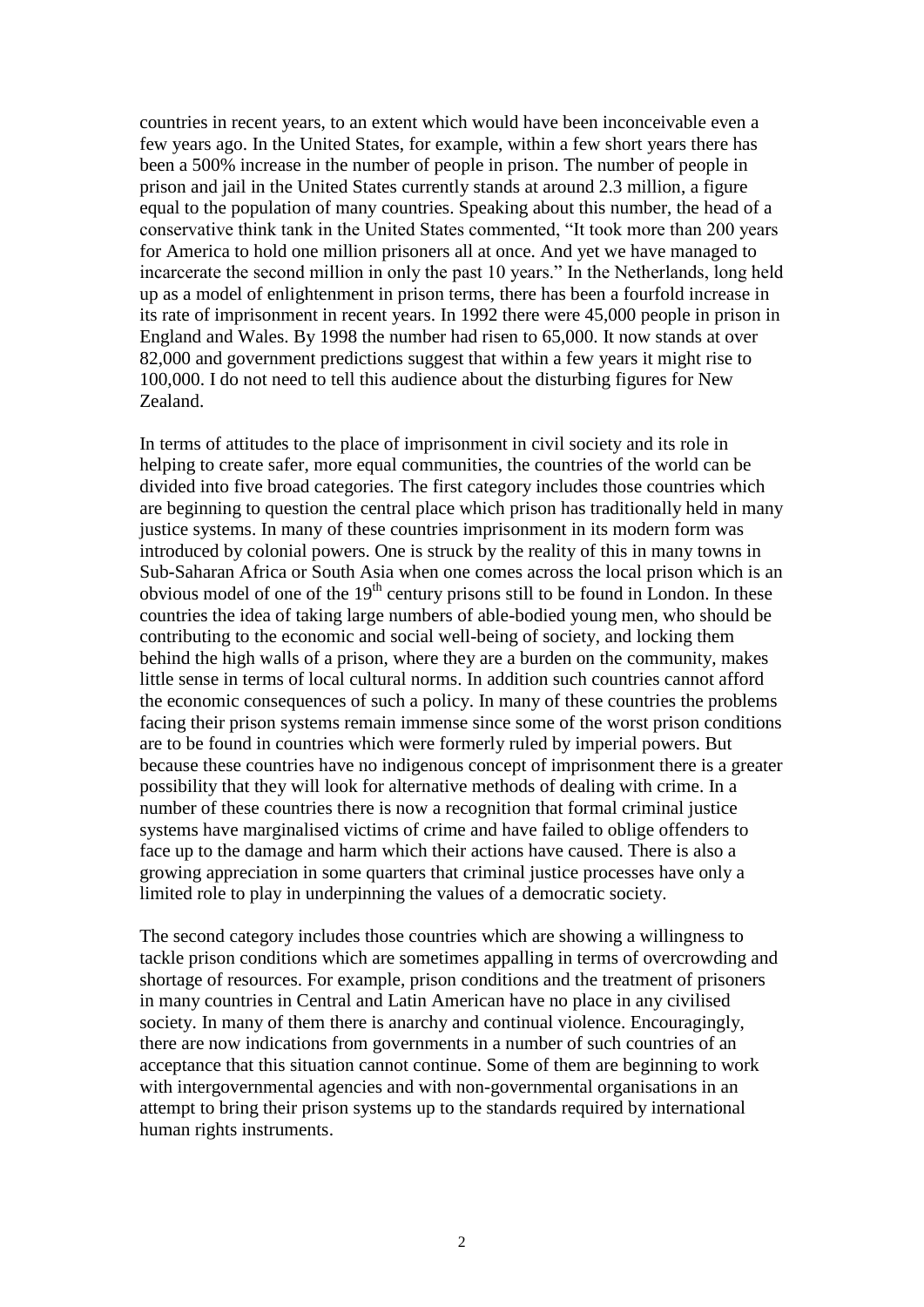Most of the countries of the former Soviet Union are in a third category. They have some of the highest levels of imprisonment in the world and some of the worst conditions. For example, Kresty Prison in St Petersburg, which has a capacity for 3,000 prisoners in the 1990s regularly held 10,000, with 10 or 15 prisoners being held in small cells, 2 or 3 to a bed. Conditions are so bad that the Director of Kresty Prison reported that pre-trial prisoners frequently said to him, "Governor, I am ready to plead guilty just to get out of this place." In many of the countries in this group there is a recognition at the highest levels of government that these conditions are unacceptable and will have to be improved. Russia is a good example of this. In the late 1990s the number of people in prison was reduced by 20% in just a few years. This was achieved by a combination of initiatives, such as the introduction of new legislation which limited both the kinds of offences which could attract a prison sentence and also the length of sentences for offences; and changing the assumption that every accused person should be remanded into custody. At the same time there was a determination to reassure both the media and the public that a reduction in the number of people being held in prison would not threaten public safety.

The fourth category includes the majority of countries in Western Europe. These have traditionally regarded prison as a place of last resort, to be used only for the most serious offenders and those who present a threat to society. As a consequence most of them have relatively low rates of imprisonment; certainly lower than England and Wales. Denmark is a case in point, where the rate of imprisonment has been reducing in recent years and now stands at 60 per 100,000 of the population of the country; that is, well over half the rate in this country. The Prison Service there works on 6 principles: Normalisation, Openness, Exercise of responsibility, Security, Least possible intervention and Best use of resources. They would not regard imprisonment as an element in their strategy to reduce re-offending rates. The situation in Finland is broadly similar, both in terms of the rate of imprisonment and the public attitude to its use. The Director of the Finnish National Research Institute of Legal Policy recently commented, "It is hard to imagine that the claim that "prison works" will find its way into Finnish political campaigns."

The fifth and final category of countries is the most problematic. It includes countries such as the United States, where there is little indication of concern about the increasing number of people being sent to prison. In these countries politicians and commentators have tried to make a link between levels of imprisonment and levels of crime and have set out to convince the public and the media that a high level of imprisonment is an important tool in what is often described as the war against crime. According to this thesis, those who commit crime are a specific class of human being. If only they can be identified and taken out of society, so the argument goes, law abiding citizens will be able to go about their daily business in safety and security. The original notion of prison as a place of exclusion has been restored. For an increasing number of men and women the period of exclusion is becoming longer and longer. In the United States in particular a significant proportion of prisoners will spend the rest of their lives in prison. This brings with it unforeseen problems. For example, a conference held in New York a few years ago dealt with the issue of "Dying in Prison". Within a short period a number of prisons will have to be converted into hospices and homes for old prisoners.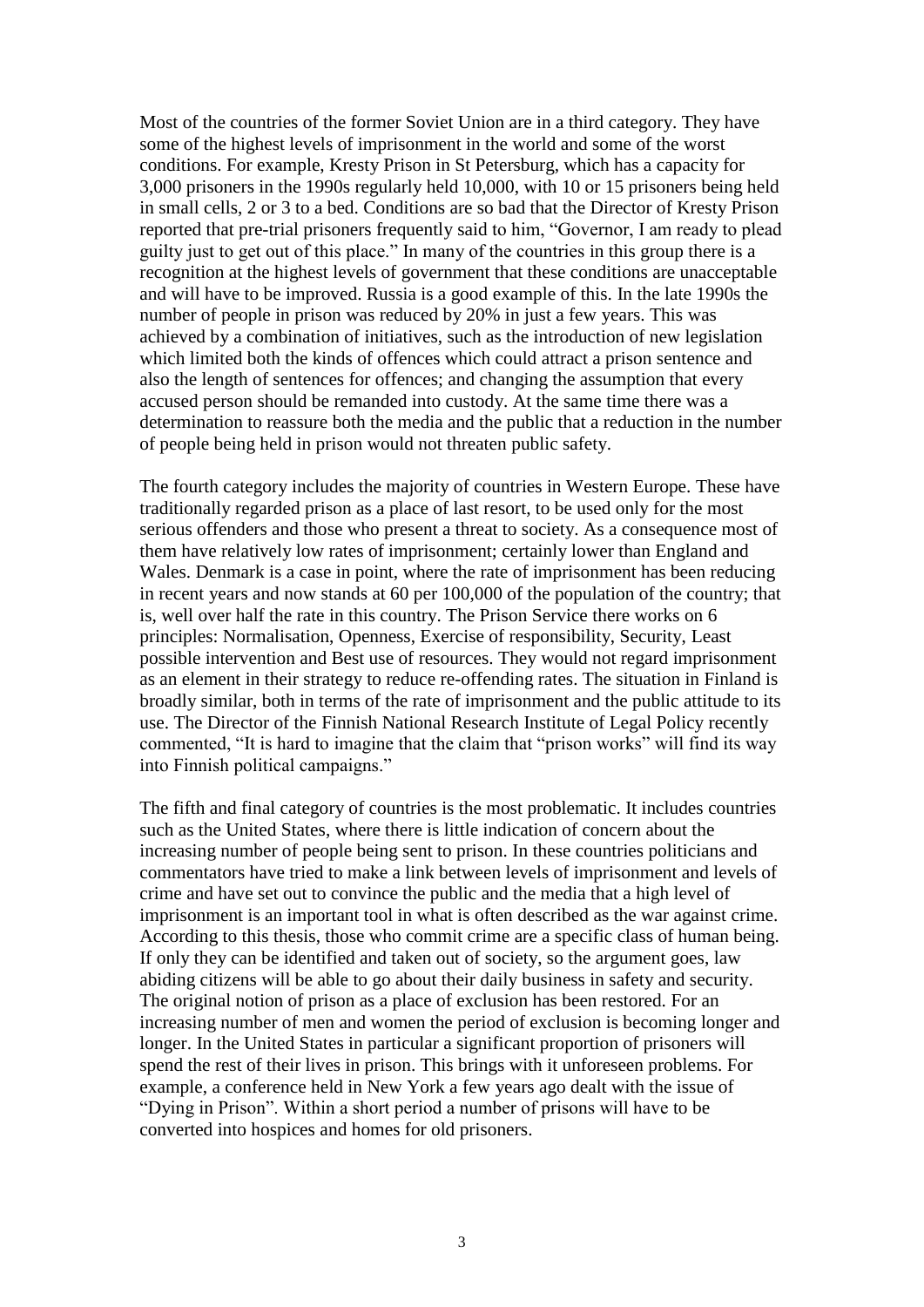The truth of the matter is that the suggestion of a direct correlation between high rates of imprisonment and reduced crime levels is very problematic. Of course, it is possible that if a high enough proportion of all people, particularly young men, is locked up that there will be a reduction in crime. But that begs all sorts of questions about the value systems of a society which chooses to go down this path. Research evidence suggests that victims are not satisfied by this form of justice, that society has less public confidence in the criminal justice system and that those who have been in prison are likely to return to society with a greater sense of alienation and bitterness.

#### **Vision for the Future**

So, what should be our vision for the future? First of all, we have to decide what it is we expect of our criminal justice system and how it can best serve society. The most important point to make is that criminal justice processes have a relatively narrow part to play in underpinning the values of society. The formal justice process can support and reinforce the value system of a society, but it cannot be a substitute for it. Society should not look to the criminal justice process to resolve all its ills. We need to acknowledge the distinction between the punishment of criminals and the protection of the public on the one hand, and the prevention of crime on the other. The main purpose of the prison is to punish criminals by depriving them of their liberty. This should only be done in respect of the most serious crimes and when there is no reasonable alternative. In addition, prison occasionally needs to be used to protect the community from individuals who are a threat to public safety. This is not a common occurrence and in most countries one can identify the small number of individuals who fall into this category by name. One should be very cautious of any suggestion that an increased use of imprisonment is an efficient form of crime control.

If we come to understand that the prison is primarily a place of punishment rather than of personal reform and that it should be used only as a place of last resort to satisfy public demand for punishment of serious crime and in the interests of public safety, then we can move on to consider how, if it has to be used, the prison can be made a place of positive experience. Within the narrow context we have defined, it is possible to set a number of clear objectives. These are that people in prison:

- should not be made worse by the experience of imprisonment,
- should be encouraged to face up to the crimes which they have committed,
- should consider ways to repair the damage they have done and to provide satisfaction for the victims of crime,
- should be given opportunities to improve themselves,
- should be encouraged to prepare themselves for return to the community.

Prisons as we know them today are based on the notion of exclusion from society. Such a notion sits very uneasily with the concept of a society which is integrated and in which everyone is meant to contribute to the good of others. It is naive of us to assume that by excluding large numbers of people from our society behind the high walls of a prison for a specified period of time we will somehow turn them into better citizens. The successful experiments which are now emerging from other countries about restorative justice and community penalties give us real reason to hope that there may indeed be, in Vaclav Havel"s words, "a better way of coming to terms with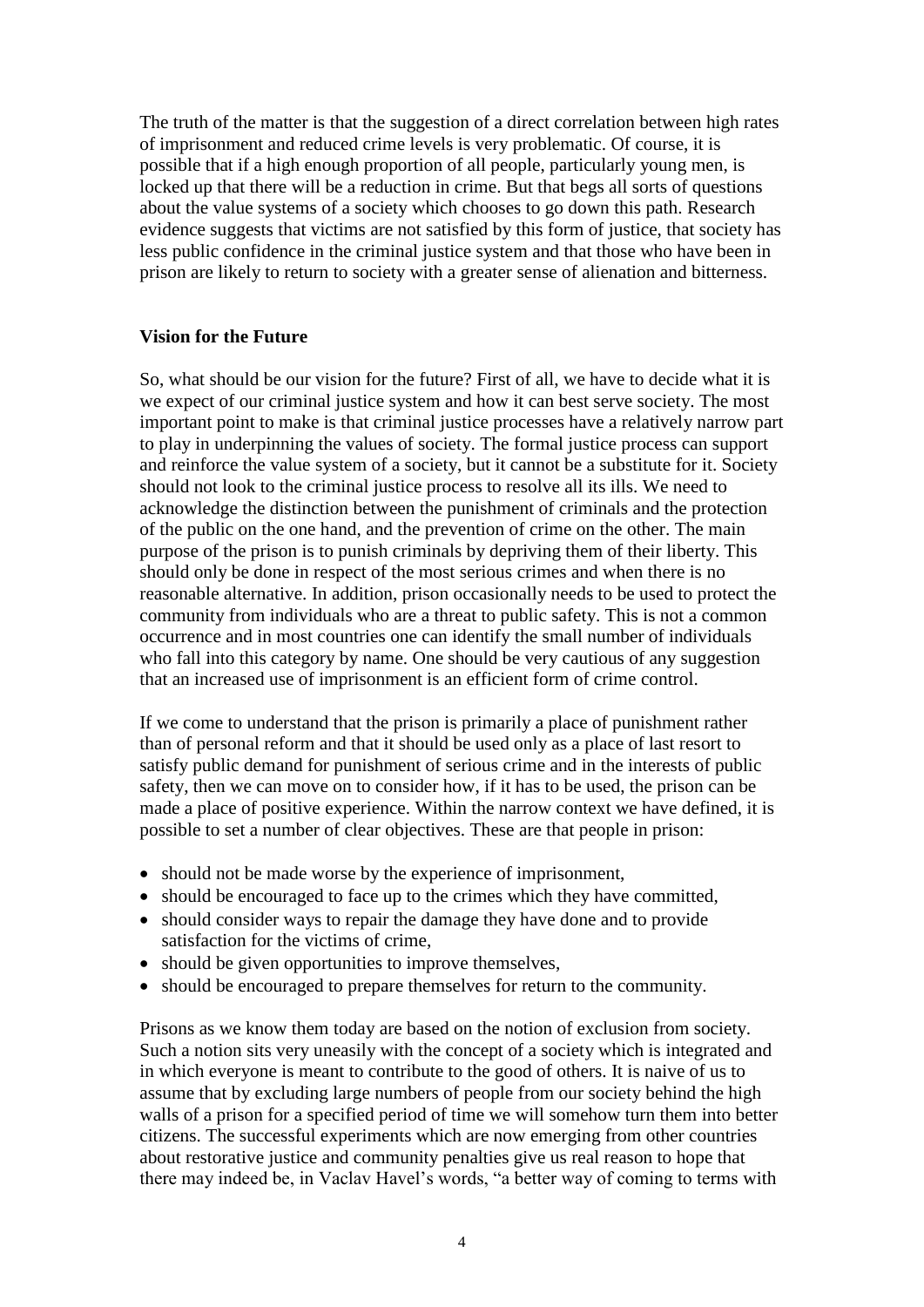certain things." This alternative is not an easy way. It is a very difficult way. But eventually it will be a much more successful way.

### **Restorative Justice**

Let me talk for a moment about the principles of what has become known as restorative justice:

- In restorative justice the emphasis of the process is the relationship between the perpetrator and the victim(s). This is in contrast to the focus of the retributive justice system in which the relationship is between the perpetrator and the State, with the State taking the place of the victim.
- Restorative justice aims at satisfaction for the victim within a framework of reconciliation and forgiveness.
- Restorative justice also aims at bringing the offender to an understanding of the harm that has been caused, acceptance of the responsibility for those consequences and into a new relationship with the community.
- Restorative justice is normally seen as an alternative to retributive justice and as a different method of sentencing. However, there is also a growing consideration of the extent to which these principles can be applied to imprisonment itself.

## **The Restorative Prison project**

Bearing these principles in mind, the International Centre for Prison Studies worked for a number of years with prisons in the north east of England in what we called the Restorative Prison project. It has to be recognised that at one level there can be no such thing as a restorative prison. The concept of imprisonment, it can be argued, is destructive and the best that can be hoped for is that people will not be made worse by the experience of imprisonment. In practical terms, that is too negative a message and, in the interests of prisoners, of prison staff and of civil society one has to set one"s ambitions higher than that. We started from the position that our enterprise should have at least four elements:

- Linking the prison and the community, with the prison explaining itself to the community and asking the community to get involved and to find out more about it.
- Encouraging prisoners to do work for the benefit of others which is public and publicly recognised, thus allowing prisoners to be altruistic.
- Stimulating more involvement of victims' groups in prison and raising awareness among prisoners about the sufferings of victims of crime.
- Creating an alternative model for resolving disputes and complaints inside prisons.

Our project centred around three pilot prisons: one was a large local prison which held a wide cross-section of pre-trial and convicted prisoners, another was a low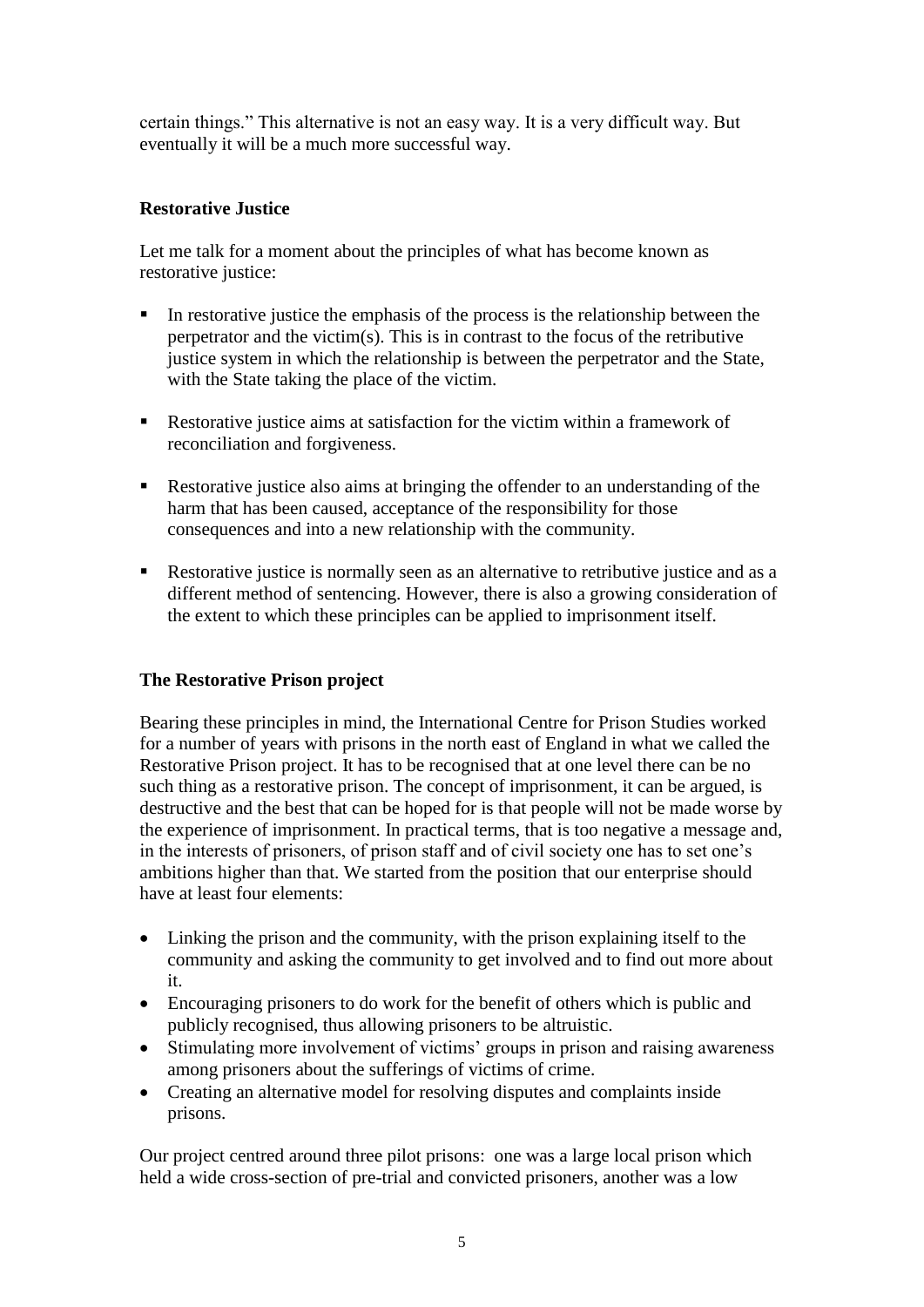security prison which prepared prisoners for release and the third was a prison for young offenders.

An important element of the work was what became known as the Albert Park project. This centred on a run-down Victorian public park in a densely populated area of central Middlesbrough. In November 2000 Middlesbrough Council secured a large grant from the Heritage Lottery Fund for the refurbishment of the park and they developed an ambitious plan to achieve this. However, although they had the capital funding they were very short of expertise to do the necessary work. As a result of the Restorative Prison project the three pilot prisons built up close links with Middlesbrough Council and began to make significant contributions to the refurbishment of the park. For example:

- Prisoners from the first prison refurbished the metal railings around the lake, and teenage and junior play areas. They also worked on the furniture and fittings for the visitor centre, including café tables (with old sewing machines as their base), notice boards, display cases, shelving, worktops, bookcases and corners for the roller-hockey rink.
- Young offenders made boats and boat trailers for use at the lake, produced an exhibition screen at the visitor centre, made bunting for special events (such as the launch of the visitor centre and roller-hockey rink).
- Prisoners from the low security prison worked on the artwork exhibition at the visitor centre and undertook community placements in the park alongside other offenders doing community service and working with park rangers. This outside work included landscaping and painting the metal railings.

As part of this project ICPS commissioned the local University of Teesside to evaluate the work in Albert Park. Their interviews with the prisoners involved elicited comments such as: 'I've given something back to the community'; 'I feel like I'm putting something back; I"ve always took things … and now I want to put things back and it just makes me feel better';

They also interviewed members of the local community who used the park. They said things like: "We"re surprised at amount of work the prisoners have done"; "Just brilliant what they've done'; 'Fantastic'; 'Prisoners should be doing more like this in the community" It will give them an incentive to carry on."

The pilot project ended in 2004 but its real success is that the work has continued, expanding into other prisons and other communities in the region under the banner of the North East Restorative Justice Partnership. Speaking earlier this year, the Attorney General for England and Wales said:

The North East Restorative Justice Partnership is an example of a restorative project which… allows offenders, both within prison and under the supervision of probation, to make a real contribution back to the community which was affected by their crime. Providing services or equipment for a community area such as a park or cemetery makes a public statement about the restorative work undertaken by offenders.